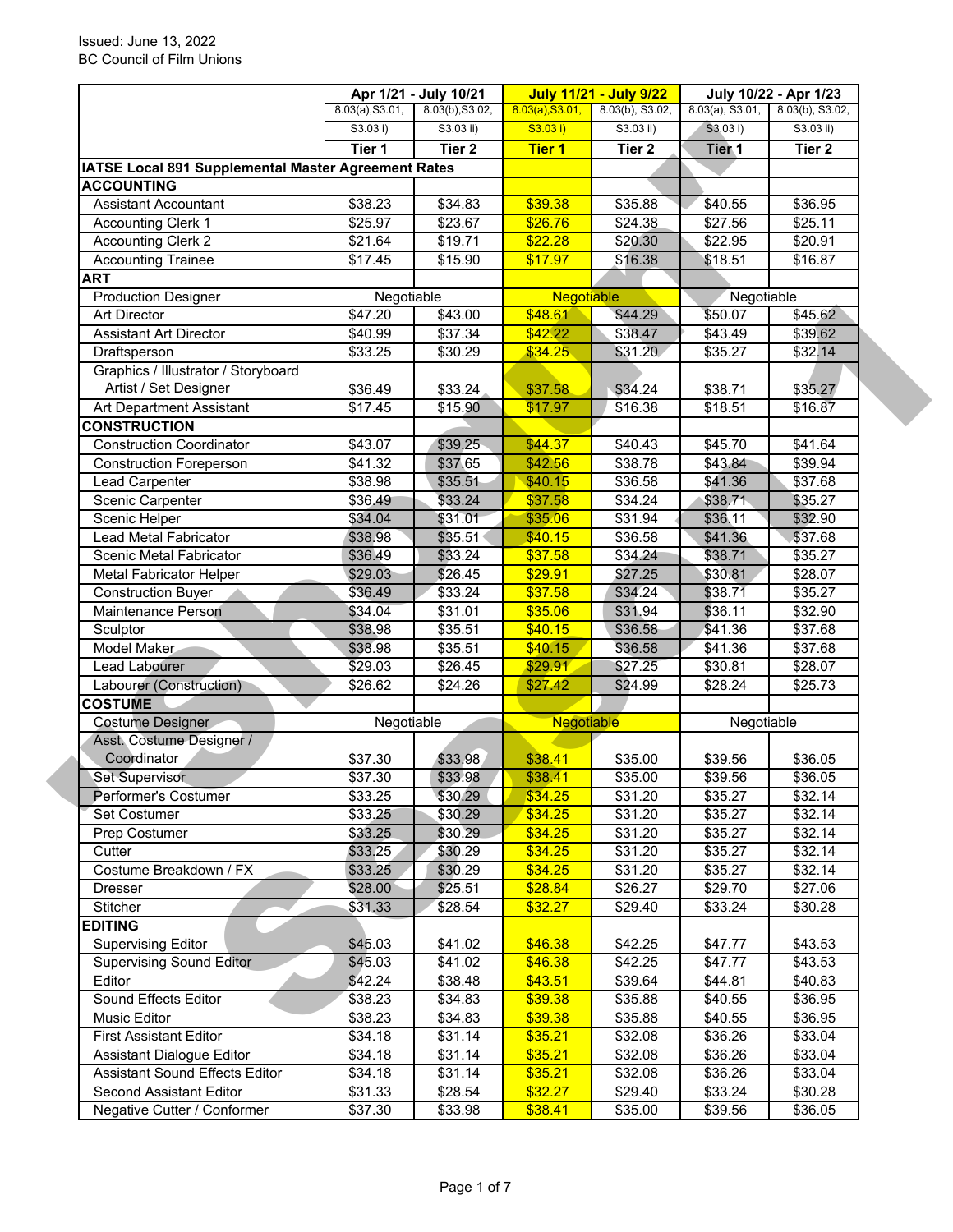|                                                                                                                                           |                 | Apr 1/21 - July 10/21 |                   | <b>July 11/21 - July 9/22</b> |                     | July 10/22 - Apr 1/23 |  |
|-------------------------------------------------------------------------------------------------------------------------------------------|-----------------|-----------------------|-------------------|-------------------------------|---------------------|-----------------------|--|
|                                                                                                                                           | 8.03(a), S3.01, | 8.03(b), S3.02,       | 8.03(a), S3.01,   | 8.03(b), S3.02,               | $8.03(a)$ , S3.01,  | $8.03(b)$ , S3.02,    |  |
|                                                                                                                                           | S3.03 i)        | S3.03 ii)             | S3.03 i)          | $S3.03$ ii)                   | S3.03 i)            | $S3.03$ ii)           |  |
|                                                                                                                                           | Tier 1          | Tier <sub>2</sub>     | <b>Tier 1</b>     | Tier <sub>2</sub>             | Tier <sub>1</sub>   | Tier 2                |  |
| IATSE Local 891 Supplemental Master Agreement Rates (continued)                                                                           |                 |                       |                   |                               |                     |                       |  |
| FIRST AID / CRAFT SERVICE                                                                                                                 |                 |                       |                   |                               |                     |                       |  |
| First Aid / Craft Service                                                                                                                 | \$38.23         | \$34.83               | \$39.38           | \$35.88                       | \$40.55             | 36.95                 |  |
| <b>First Aid</b>                                                                                                                          | \$31.33         | \$28.54               | \$32.27           | \$29.40                       | \$33.24             | \$30.28               |  |
| <b>Craft Service</b>                                                                                                                      | \$29.03         | \$26.45               | \$29.91           | \$27.25                       | \$30.81             | \$28.07               |  |
| <b>GREENS</b>                                                                                                                             |                 |                       |                   |                               |                     |                       |  |
| Head Greensperson                                                                                                                         | \$38.23         | \$34.83               | \$39.38           | \$35.88                       | \$40.55             | \$36.95               |  |
| Best Person (Lead Person)                                                                                                                 | \$34.18         | \$31.14               | \$35.21           | \$32.08                       | \$36.26             | \$33.04               |  |
| Greensperson                                                                                                                              | \$31.33         | \$28.54               | \$32.27           | \$29.40                       | \$33.24             | \$30.28               |  |
| Greens Helper                                                                                                                             | \$28.00         | \$25.51               | \$28.84           | \$26.27                       | \$29.70             | \$27.06               |  |
| <b>GRIPS</b>                                                                                                                              |                 |                       |                   |                               |                     |                       |  |
| Key Grip                                                                                                                                  | \$38.23         | \$34.83               | \$39.38           | \$35.88                       | \$40.55             | \$36.95               |  |
| Second Grip                                                                                                                               | \$34.18         | \$31.14               | \$35.21           | \$32.08                       | \$36.26             | \$33.04               |  |
|                                                                                                                                           |                 |                       |                   |                               |                     |                       |  |
| Lead Grip / Setup                                                                                                                         | \$34.18         | \$31.14               | \$35.21           | \$32.08                       | \$36.26             | \$33.04               |  |
| Dolly Operator                                                                                                                            | \$34.18         | \$31.14               | \$35.21           | \$32.08                       | $\overline{$}36.26$ | \$33.04               |  |
| Rigging Grip                                                                                                                              | \$33.25         | \$30.29               | \$34.25           | \$31.20                       | \$35.27             | \$32.14               |  |
| Grip                                                                                                                                      | \$31.33         | \$28.54               | \$32.27           | \$29.40                       | \$33.24             | \$30.28               |  |
| <b>HAIR</b>                                                                                                                               |                 |                       |                   |                               |                     |                       |  |
| Hair Department Head                                                                                                                      | \$38.23         | \$34.83               | \$39.38           | \$35.88                       | \$40.55             | \$36.95               |  |
| <b>Assistant Hairstylist</b>                                                                                                              | \$34.18         | \$31.14               | \$35.21           | \$32.08                       | \$36.26             | \$33.04               |  |
| Second Assistant Hairstylist                                                                                                              | \$31.33         | \$28.54               | \$32.27           | \$29.40                       | \$33.24             | \$30.28               |  |
| <b>LIGHTING / ELECTRICS</b>                                                                                                               |                 |                       |                   |                               |                     |                       |  |
| Head Lighting Technician                                                                                                                  | \$38.23         | \$34.83               | \$39.38           | \$35.88                       | \$40.55             | \$36.95               |  |
| <b>Assistant Head Lighting</b>                                                                                                            |                 |                       |                   |                               |                     |                       |  |
| Technician                                                                                                                                | \$34.18         | \$31.14               | \$35.21           | \$32.08                       | \$36.26             | \$33.04               |  |
| <b>Lighting Board Operator</b>                                                                                                            | \$34.18         | $\overline{$}31.14$   | \$35.21           | \$32.08                       | \$36.26             | \$33.04               |  |
| Head Rigging Lighting Technician                                                                                                          | \$34.18         | $\overline{$31.14}$   | \$35.21           | \$32.08                       | \$36.26             | \$33.04               |  |
| Generator Operator                                                                                                                        | \$34.18         | \$31.14               | \$35.21           | \$32.08                       | \$36.26             | \$33.04               |  |
| Lighting Technician /                                                                                                                     |                 |                       |                   |                               |                     |                       |  |
| Lamp Operator*                                                                                                                            | \$31.33         | \$28.54               | \$32.27           | \$29.40                       | \$33.24             | \$30.28               |  |
| Set Wire Technician                                                                                                                       | \$33.25         | \$30.29               | \$34.25           | \$31.20                       | \$35.27             | \$32.14               |  |
| Any Lighting Technician who is assigned to operate balloon lighting shall receive \$0.80 per hour more than the Lighting Technician rate. |                 |                       |                   |                               |                     |                       |  |
| <b>MAKE-UP</b>                                                                                                                            |                 |                       |                   |                               |                     |                       |  |
| <b>Special Makeup Effects</b>                                                                                                             | Negotiable      |                       | <b>Negotiable</b> |                               | Negotiable          |                       |  |
| Makeup Department Head                                                                                                                    | \$38.23         | \$34.83               | \$39.38           | \$35.88                       | \$40.55             | \$36.95               |  |
| First Assistant Makeup Artist                                                                                                             |                 | \$31.14               | \$35.21           | \$32.08                       |                     |                       |  |
| Second Assistant Makeup Artist                                                                                                            | \$34,18         | \$28.54               | \$32.27           | \$29.40                       | \$36.26             | \$33.04               |  |
|                                                                                                                                           | \$31.33         |                       |                   |                               | \$33.24             | \$30.28               |  |
| Third Assistant Makeup Artist                                                                                                             | \$21.24         | \$19.35               | \$21.88           | \$19.93                       | \$22.54             | \$20.53               |  |
| <b>PAINTING</b>                                                                                                                           |                 |                       |                   |                               |                     |                       |  |
| Paint Coordinator                                                                                                                         | \$42.55         | \$38.77               | \$43.83           | \$39.93                       | \$45.14             | \$41.13               |  |
| Lead Painter                                                                                                                              | \$38.98         | \$35.51               | \$40.15           | \$36.58                       | \$41.36             | \$37.68               |  |
| Scenic Artist                                                                                                                             | \$38.98         | \$35.51               | \$40.15           | \$36.58                       | \$41.36             | \$37.68               |  |
| Sign Painter / Fabricator                                                                                                                 | \$38.98         | \$35.51               | \$40.15           | \$36.58                       | \$41.36             | \$37.68               |  |
| Automotive Sprayer                                                                                                                        | \$38.98         | \$35.51               | \$40.15           | \$36.58                       | \$41.36             | \$37.68               |  |
| Scenic Painter                                                                                                                            | \$36.49         | \$33.24               | \$37.58           | \$34.24                       | \$38.71             | \$35.27               |  |
| <b>Wallpaper Hanger</b>                                                                                                                   | \$36.49         | \$33.24               | \$37.58           | \$34.24                       | \$38.71             | \$35.27               |  |
| Plasterer                                                                                                                                 | \$36.49         | \$33.24               | \$37.58           | \$34.24                       | \$38.71             | \$35.27               |  |
| Set Painter                                                                                                                               | \$34.66         | \$31.58               | \$35.70           | \$32.53                       | \$36.77             | \$33.51               |  |
| Paint Labourer                                                                                                                            | \$26.62         | \$24.26               | \$27.42           | \$24.99                       | \$28.24             | \$25.73               |  |
| <b>PRODUCTION OFFICE</b>                                                                                                                  |                 |                       |                   |                               |                     |                       |  |
| Production Office Coordinator                                                                                                             | \$38.23         | \$34.83               | \$39.38           | \$35.88                       | \$40.55             | \$36.95               |  |
| Asst. Production Coordinator                                                                                                              | \$34.18         | \$31.14               | \$35.21           | \$32.08                       | \$36.26             | \$33.04               |  |
| 2nd Asst. Production Coord.                                                                                                               | \$19.08         |                       |                   | \$17.91                       |                     | \$18.45               |  |
|                                                                                                                                           |                 | \$17.38               | \$19.66           |                               | \$20.25             |                       |  |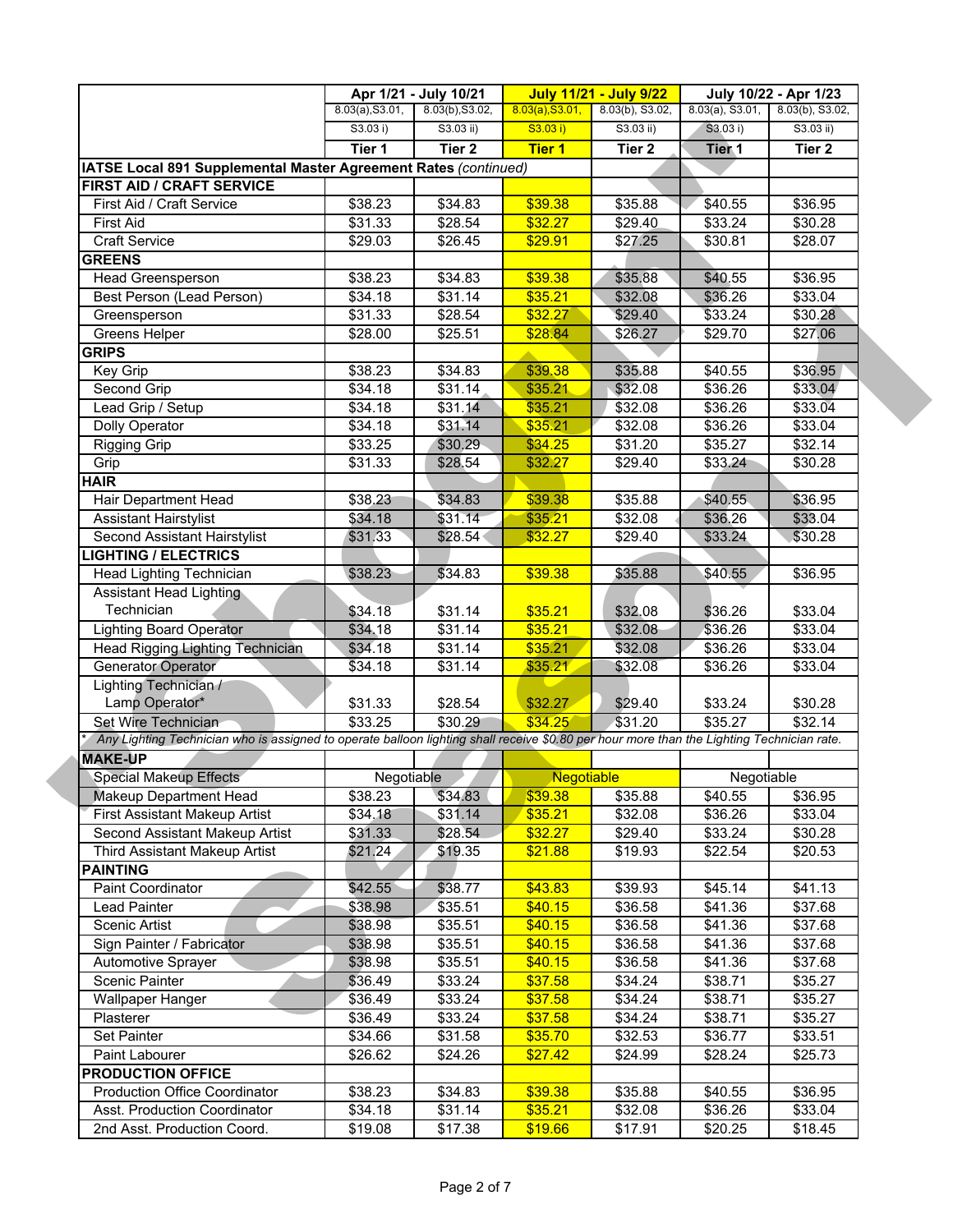|                                                                 |                 | Apr 1/21 - July 10/21 |                 | <b>July 11/21 - July 9/22</b> |                    | July 10/22 - Apr 1/23 |  |
|-----------------------------------------------------------------|-----------------|-----------------------|-----------------|-------------------------------|--------------------|-----------------------|--|
|                                                                 | 8.03(a), S3.01, | 8.03(b), S3.02,       | 8.03(a), S3.01, | 8.03(b), S3.02,               | $8.03(a)$ , S3.01, | 8.03(b), S3.02,       |  |
|                                                                 | S3.03 i)        | $S3.03$ ii)           | S3.03 i)        | $S3.03$ ii)                   | S3.03 i)           | $S3.03$ ii)           |  |
|                                                                 | Tier 1          | Tier <sub>2</sub>     | <b>Tier 1</b>   | Tier 2                        | Tier <sub>1</sub>  | Tier 2                |  |
| IATSE Local 891 Supplemental Master Agreement Rates (continued) |                 |                       |                 |                               |                    |                       |  |
| <b>PROPS</b>                                                    |                 |                       |                 |                               |                    |                       |  |
| <b>Property Master</b>                                          | \$38.23         | \$34.83               | \$39.38         | \$35.88                       | \$40.55            | \$36.95               |  |
| <b>Assistant Property Master</b>                                | \$37.30         | \$33.98               | \$38.41         | \$35.00                       | \$39.56            | \$36.05               |  |
| Props Buyer                                                     | \$34.04         | \$31.01               | \$35.06         | \$31.94                       | \$36.11            | \$32.90               |  |
| Props                                                           | \$31.33         | \$28.54               | \$32.27         | \$29.40                       | \$33.24            | \$30.28               |  |
| <b>SCRIPT SUPERVISORS / CONTINUITY COORDINATOR</b>              |                 |                       |                 |                               |                    |                       |  |
| Script Supevisor /                                              |                 |                       |                 |                               |                    |                       |  |
| Continuity Coord.                                               | \$38.23         | \$34.83               | \$39.38         | \$35.88                       | \$40.55            | \$36.95               |  |
| Assistant to Script Supervisor /                                |                 |                       |                 |                               |                    |                       |  |
| <b>Continuity Coordinator</b>                                   | \$21.56         | \$19.65               | \$22.21         | \$20.24                       | \$22.88            | \$20.84               |  |
| <b>SET DECORATING</b>                                           |                 |                       |                 |                               |                    |                       |  |
| Set Decorator                                                   | \$38.23         | \$34.83               | \$39.38         | \$35.88                       | \$40.55            | \$36.95               |  |
| <b>Assistant Set Decorator</b>                                  | \$35.46         | \$32.31               | \$36.52         | \$33.28                       | \$37.62            | \$34.28               |  |
| Set Buyer                                                       | \$33.25         | \$30.29               | \$34.25         | \$31.20                       | \$35.27            | \$32.14               |  |
| <b>Lead Dresser</b>                                             | \$32.26         | \$29.39               | \$33.23         | \$30.27                       | \$34.23            | \$31.18               |  |
| On-Set Dresser                                                  | \$32.26         | \$29.39               | \$33.23         | \$30.27                       | \$34.23            | \$31.18               |  |
| <b>Set Dresser</b>                                              | \$31.33         | \$28.54               | \$32.27         | \$29.40                       | \$33.24            | \$30.28               |  |
| Draper / Upholsterer                                            | \$31.33         | \$28.54               | \$32.27         | \$29.40                       | \$33.24            | \$30.28               |  |
| <b>Assistant Set Dresser</b>                                    | \$25.97         | \$23.67               | \$26.76         | \$24.38                       | \$27.56            | \$25.11               |  |
| <b>SOUND</b>                                                    |                 |                       |                 |                               |                    |                       |  |
| Mixer (Production and Dubbing)                                  | \$49.74         | \$45.32               | \$51.24         | \$46.68                       | \$52.78            | \$48.08               |  |
| <b>Boom Operator</b>                                            | \$41.80         | \$38.08               | \$43.05         | \$39.22                       | \$44.33            | \$40.39               |  |
| Sound Assistant                                                 | \$31.33         | \$28.54               | \$32.27         | \$29.40                       | \$33.24            | \$30.28               |  |
| <b>Public Address Operator</b>                                  | \$31.33         | \$28.54               | \$32.27         | \$29.40                       | \$33.24            | \$30.28               |  |
| Playback Operator                                               | \$31.33         | \$28.54               | \$32.27         | \$29.40                       | \$33.24            | \$30.28               |  |
| Sound Maintenance                                               | \$31.33         | \$28.54               | \$32.27         | \$29.40                       | \$33.24            | \$30.28               |  |
| <b>SPECIAL EFFECTS</b>                                          |                 |                       |                 |                               |                    |                       |  |
| <b>Special Effects Coordinator</b>                              | \$42.26         | \$38.51               | \$43.53         | \$39.66                       | \$44.84            | \$40.85               |  |
| <b>First Assistant Special Effects</b>                          | \$38.23         | \$34.83               | \$39.38         | \$35.88                       | \$40.55            | \$36.95               |  |
| <b>Special Effects Assistant</b>                                | \$33.25         | \$30.29               | \$34.25         | \$31.20                       | \$35.27            | \$32.14               |  |
| Special Effects Labourer                                        | \$26.62         | \$24.26               | \$27.42         | \$24.99                       | \$28.24            | \$25.73               |  |
| <b>VIDEO</b>                                                    |                 |                       |                 |                               |                    |                       |  |
| <b>Video Sound Mixer</b>                                        | \$38.23         | \$34.83               | \$39.38         | \$35.88                       | \$40.55            | \$36.95               |  |
| Video Lighting Director                                         | \$38.23         | \$34.83               | \$39.38         | \$35.88                       | \$40.55            | \$36.95               |  |
| Video Script Supervisor                                         | \$38.23         | \$34.83               | \$39.38         | \$35.88                       | \$40.55            | \$36.95               |  |
| Colourist                                                       | \$38.23         | \$34.83               | \$39.38         | \$35.88                       | \$40.55            | \$36.95               |  |
| <b>VISUAL EFFECTS</b>                                           |                 |                       |                 |                               |                    |                       |  |
| VFX Artists (Weekly Flat Rate - up to 12 Hours/Day)             |                 |                       |                 |                               |                    |                       |  |
| VFX Artist - Level 1                                            | \$1,883.14      | \$1,883.14            | \$1,939.63      | \$1,939.63                    | \$1,997.82         | \$1,997.82            |  |
| VFX Artist - Level 2                                            | \$1,748.63      | \$1,748.63            | \$1,801.09      | \$1,801.09                    | \$1,855.12         | \$1,855.12            |  |
| VFX Artist - Level 3                                            | \$1,436.51      | \$1,436.51            | \$1,479.61      | \$1,479.61                    | \$1,524.00         | \$1,524.00            |  |
| VFX Technicians (Weekly Flat Rate - up to 12 Hours/Day)         |                 |                       |                 |                               |                    |                       |  |
| VFX Technician - Level 1                                        | \$1,748.63      | \$1,748.63            | \$1,801.09      | \$1,801.09                    | \$1,855.12         | \$1,855.12            |  |
| VFX Technician - Level 2                                        | \$1,436.51      | \$1,436.51            | \$1,479.61      | \$1,479.61                    | \$1,524.00         | \$1,524.00            |  |
| VFX Artists (Hourly rate for overtime purposes)                 |                 |                       |                 |                               |                    |                       |  |
| VFX Artist - Level 1                                            | \$26.90         | \$26.90               | \$27.71         | \$27.71                       | \$28.54            | \$28.54               |  |
| VFX Artist - Level 2                                            | \$24.98         | \$24.98               | \$25.73         | \$25.73                       | \$26.50            | \$26.50               |  |
| VFX Artist - Level 3                                            | \$20.52         | \$20.52               | \$21.14         | \$21.14                       | \$21.77            | \$21.77               |  |
| VFX Technicians (Hourly rate for overtime purposes)             |                 |                       |                 |                               |                    |                       |  |
| VFX Technician - Level 1                                        | \$24.98         | \$24.98               | \$25.73         | \$25.73                       | \$26.50            | \$26.50               |  |
| VFX Technician - Level 2                                        | \$20.52         | \$20.52               | \$21.14         | \$21.14                       | \$21.77            | \$21.77               |  |
|                                                                 |                 |                       |                 |                               |                    |                       |  |